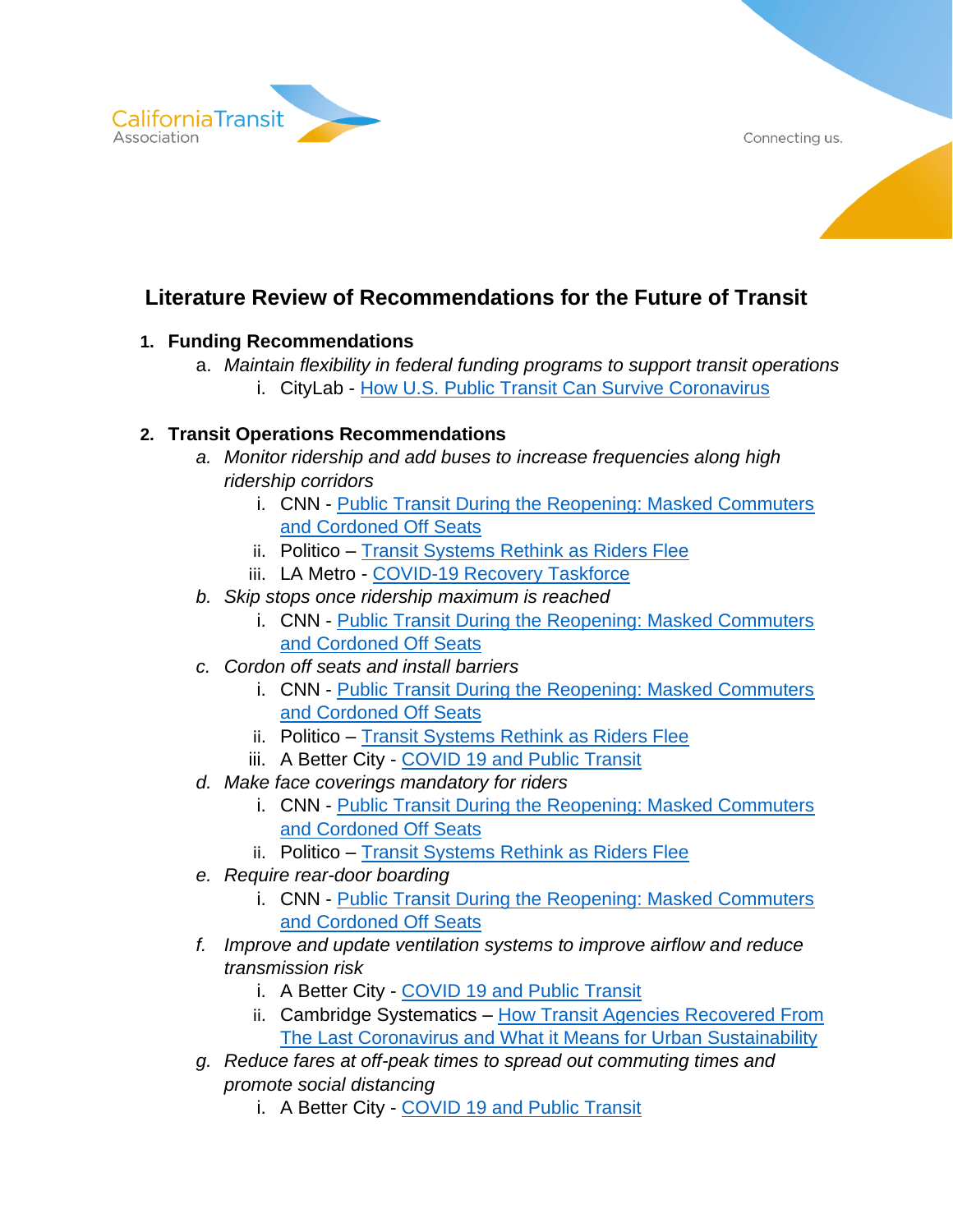- *h. Develop a core transit network plan that identifies priority corridors and needs of transit-dependent riders and essential workers* 
	- i. Seamless Bay Area et al. [Coordinate Service Regionally and](https://mtc.legistar.com/View.ashx?M=F&ID=8263652&GUID=C2BD8FAA-F852-4908-8039-D0A60AC56EBD)  Maintain Reliable [Access to Assure the Best Use of Limited](https://mtc.legistar.com/View.ashx?M=F&ID=8263652&GUID=C2BD8FAA-F852-4908-8039-D0A60AC56EBD)  **[Resources](https://mtc.legistar.com/View.ashx?M=F&ID=8263652&GUID=C2BD8FAA-F852-4908-8039-D0A60AC56EBD)**
	- ii. Bay Area Council and SPUR [Prioritizing CARES Transit](https://mtc.legistar.com/View.ashx?M=F&ID=8263653&GUID=09FFF32B-DD94-40A0-B24E-83F8DAF15FF4)  [Investment in the Face of COVID-19](https://mtc.legistar.com/View.ashx?M=F&ID=8263653&GUID=09FFF32B-DD94-40A0-B24E-83F8DAF15FF4)
	- iii. Politico [Transit Systems Rethink as Riders Flee](https://subscriber.politicopro.com/states/new-york/albany/story/2020/05/19/transit-systems-rethink-as-riders-flee-1284539)
- i. *Allocate higher portions of budgets toward cleaning supplies and campaigns that inform the public of health measures taken.*
	- i. Eno Center [How Might Personal Transportation Behaviors](https://www.enotrans.org/article/how-might-personal-transportation-behaviors-change-as-a-result-of-covid-19-and-what-does-that-mean-for-policy/)  [Change as a Result of COVID-19, and What Does That Mean for](https://www.enotrans.org/article/how-might-personal-transportation-behaviors-change-as-a-result-of-covid-19-and-what-does-that-mean-for-policy/)  [Policy?](https://www.enotrans.org/article/how-might-personal-transportation-behaviors-change-as-a-result-of-covid-19-and-what-does-that-mean-for-policy/)
- *j. Eliminate restrictions that prevent transit agencies from transporting passengers in other service areas*
	- i. Seamless Bay Area et al. [Coordinate Service Regionally and](https://mtc.legistar.com/View.ashx?M=F&ID=8263652&GUID=C2BD8FAA-F852-4908-8039-D0A60AC56EBD)  [Maintain Reliable Access to Assure the Best Use of Limited](https://mtc.legistar.com/View.ashx?M=F&ID=8263652&GUID=C2BD8FAA-F852-4908-8039-D0A60AC56EBD)  **[Resources](https://mtc.legistar.com/View.ashx?M=F&ID=8263652&GUID=C2BD8FAA-F852-4908-8039-D0A60AC56EBD)**
- *k. Eliminate Transfer Fees - Charge riders only one fare*
	- i. Seamless Bay Area et al. Coordinate Service Regionally and [Maintain Reliable Access to Assure the Best Use of Limited](https://mtc.legistar.com/View.ashx?M=F&ID=8263652&GUID=C2BD8FAA-F852-4908-8039-D0A60AC56EBD)  **[Resources](https://mtc.legistar.com/View.ashx?M=F&ID=8263652&GUID=C2BD8FAA-F852-4908-8039-D0A60AC56EBD)**
- *l. Make transit free for children 12 years of age and under*
	- i. Seamless Bay Area et al. [Coordinate Service Regionally and](https://mtc.legistar.com/View.ashx?M=F&ID=8263652&GUID=C2BD8FAA-F852-4908-8039-D0A60AC56EBD)  [Maintain Reliable Access to Assure the Best Use of Limited](https://mtc.legistar.com/View.ashx?M=F&ID=8263652&GUID=C2BD8FAA-F852-4908-8039-D0A60AC56EBD)  **[Resources](https://mtc.legistar.com/View.ashx?M=F&ID=8263652&GUID=C2BD8FAA-F852-4908-8039-D0A60AC56EBD)**
- *m. Develop regionally consistent emergency safety standards for workers and riders*
	- i. Seamless Bay Area et al. Coordinate Service Regionally and [Maintain Reliable Access to Assure the Best Use of Limited](https://mtc.legistar.com/View.ashx?M=F&ID=8263652&GUID=C2BD8FAA-F852-4908-8039-D0A60AC56EBD)  **[Resources](https://mtc.legistar.com/View.ashx?M=F&ID=8263652&GUID=C2BD8FAA-F852-4908-8039-D0A60AC56EBD)**

## **3. Technology Recommendations**

- *a. Adopt digital ticketing system/mobile ticket purchases, contactless payments*
	- i. Mass Transit Magazine [What Will Transit and Mobility Look Like](https://www.masstransitmag.com/technology/article/21133801/ubirider-what-will-transit-and-mobility-look-like-after-the-covid19-crisis)  [after the COVID-19 Crisis?](https://www.masstransitmag.com/technology/article/21133801/ubirider-what-will-transit-and-mobility-look-like-after-the-covid19-crisis)
	- ii. Traffic Technology [Making Public Transit More Resilient to Future](https://www.traffictechnologytoday.com/features/making-public-transit-more-resilient-to-future-pandemics.html)  **[Pandemics](https://www.traffictechnologytoday.com/features/making-public-transit-more-resilient-to-future-pandemics.html)**
	- iii. A Better City COVID [19 and Public Transit](https://www.abettercity.org/news-and-events/blog/covid-19-response-how-is-the-public-transit-system-measuring-up)
	- iv. Politico [Transit Systems Rethink as Riders Flee](https://subscriber.politicopro.com/states/new-york/albany/story/2020/05/19/transit-systems-rethink-as-riders-flee-1284539)
	- v. LA Metro [COVID-19 Recovery Taskforce](https://metro.legistar.com/LegislationDetail.aspx?ID=4539357&GUID=E57A0C0E-3F40-408E-A43B-ABC9033C62D7&Options=ID%7CText%7CAttachments%7COther%7C&Search=&FullText=1)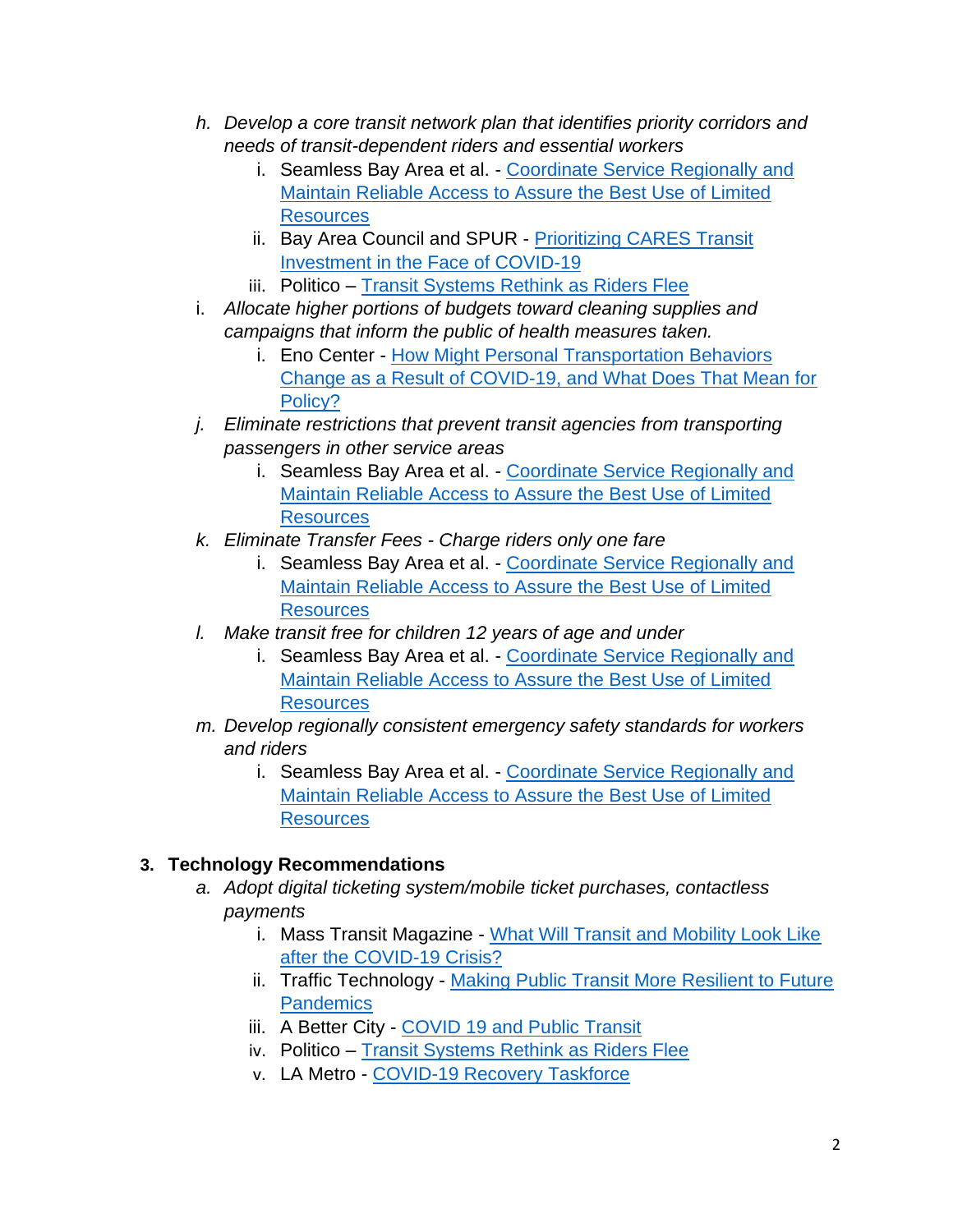- b. *Adopt new technologically sound cleaning methods such as UV, ozone and cleaning robots*
	- i. LA Metro [COVID-19 Recovery Taskforce](https://metro.legistar.com/LegislationDetail.aspx?ID=4539357&GUID=E57A0C0E-3F40-408E-A43B-ABC9033C62D7&Options=ID%7CText%7CAttachments%7COther%7C&Search=&FullText=1)
	- ii. Cambridge Systematics [How Transit Agencies Recovered From](https://www.linkedin.com/pulse/how-transit-agencies-recovered-from-last-coronavirus-what-chang/)  [The Last Coronavirus and What it Means for Urban Sustainability](https://www.linkedin.com/pulse/how-transit-agencies-recovered-from-last-coronavirus-what-chang/)
- *c. Adopt pre-trip reservation, voluntary on-board check-ins & contact tracing*
	- i. World Bank [Protecting public transport from the coronavirus... and](https://blogs.worldbank.org/transport/protecting-public-transport-coronavirus-and-financial-collapse)  [from financial collapse](https://blogs.worldbank.org/transport/protecting-public-transport-coronavirus-and-financial-collapse)
- *d. Modernize & electrify bus fleets*
	- i. Mass Transit Magazine [California Transportation Agency, city of](https://www.masstransitmag.com/technology/miscellaneous/press-release/21136689/sacramento-regional-transit-sacrt-california-transportation-agency-city-of-sacramento-sacrt-launch-wifi-bus)  [Sacramento, SacRT launch Wi-Fi bus](https://www.masstransitmag.com/technology/miscellaneous/press-release/21136689/sacramento-regional-transit-sacrt-california-transportation-agency-city-of-sacramento-sacrt-launch-wifi-bus)
	- ii. World Resources Institute [Safe, More Sustainable Transport in a](https://www.wri.org/blog/2020/04/coronavirus-public-transport-stimulus-packages)  [Post COVID-19 World](https://www.wri.org/blog/2020/04/coronavirus-public-transport-stimulus-packages)
- *e. Implement more on-demand service*
	- i. Mass Transit Magazine [Public transit's "road to recovery" could](https://www.masstransitmag.com/alt-mobility/shared-mobility/article/21133939/public-transits-road-to-recovery-could-include-more-ridesharing-partnerships-says-depaul-study)  [include more ridesharing partnerships says DePaul study](https://www.masstransitmag.com/alt-mobility/shared-mobility/article/21133939/public-transits-road-to-recovery-could-include-more-ridesharing-partnerships-says-depaul-study)
- f. *Use GTFS to deliver to-the-minute service times*
	- i. Traffic Technology [Making Public Transit More Resilient to Future](https://www.traffictechnologytoday.com/features/making-public-transit-more-resilient-to-future-pandemics.html)  **[Pandemics](https://www.traffictechnologytoday.com/features/making-public-transit-more-resilient-to-future-pandemics.html)**
- g. *Use passenger counter devices and cameras to restrict passenger loads*
	- i. Traffic Technology Making Public Transit More Resilient to Future **[Pandemics](https://www.traffictechnologytoday.com/features/making-public-transit-more-resilient-to-future-pandemics.html)**

## **4. Land-Use Planning Recommendations**

- *a. Street closures pedestrians and bicyclists have space. While temporary, this could create demand for permanent street closures*
	- i. Eno Center [How Might Personal Transportation Behaviors](https://www.enotrans.org/article/how-might-personal-transportation-behaviors-change-as-a-result-of-covid-19-and-what-does-that-mean-for-policy/)  [Change as a Result of COVID-19, and What Does That Mean for](https://www.enotrans.org/article/how-might-personal-transportation-behaviors-change-as-a-result-of-covid-19-and-what-does-that-mean-for-policy/)  [Policy?](https://www.enotrans.org/article/how-might-personal-transportation-behaviors-change-as-a-result-of-covid-19-and-what-does-that-mean-for-policy/)
	- ii. LA Metro [COVID-19 Recovery Task Force](https://metro.legistar.com/LegislationDetail.aspx?ID=4539357&GUID=E57A0C0E-3F40-408E-A43B-ABC9033C62D7&Options=ID%7CText%7CAttachments%7COther%7C&Search=&FullText=1)
- *b. Implement exclusive or preferred bus lanes, retrofitting existing infrastructure to accommodate more cycling/walking for pedestrians to socially distance.* 
	- i. World Resources Institute [Safe, More Sustainable Transport in a](https://www.wri.org/blog/2020/04/coronavirus-public-transport-stimulus-packages)  [Post COVID-19 World](https://www.wri.org/blog/2020/04/coronavirus-public-transport-stimulus-packages)
	- ii. Smart Growth America [Emergency Stabilization and Economic](https://smartgrowthamerica.org/resources/emergency-stabilization-economic-recovery-recommendations/)  [Recovery Recommendations](https://smartgrowthamerica.org/resources/emergency-stabilization-economic-recovery-recommendations/)
	- iii. CityLab [How U.S. Public Transit Can Survive Coronavirus](https://www.citylab.com/perspective/2020/04/coronavirus-public-transit-ridership-federal-funding-bus-subways/610453/)
	- iv. LA Metro [COVID-19 Recovery Task Force](https://metro.legistar.com/LegislationDetail.aspx?ID=4539357&GUID=E57A0C0E-3F40-408E-A43B-ABC9033C62D7&Options=ID%7CText%7CAttachments%7COther%7C&Search=&FullText=1)
	- v. Cambridge Systematics [How Transit Agencies Recovered From](https://www.linkedin.com/pulse/how-transit-agencies-recovered-from-last-coronavirus-what-chang/)  [The Last Coronavirus and What it Means for Urban Sustainability](https://www.linkedin.com/pulse/how-transit-agencies-recovered-from-last-coronavirus-what-chang/)
- c. *Institute traffic signal prioritization*
	- i. CityLab [How U.S. Public Transit Can Survive Coronavirus](https://www.citylab.com/perspective/2020/04/coronavirus-public-transit-ridership-federal-funding-bus-subways/610453/)